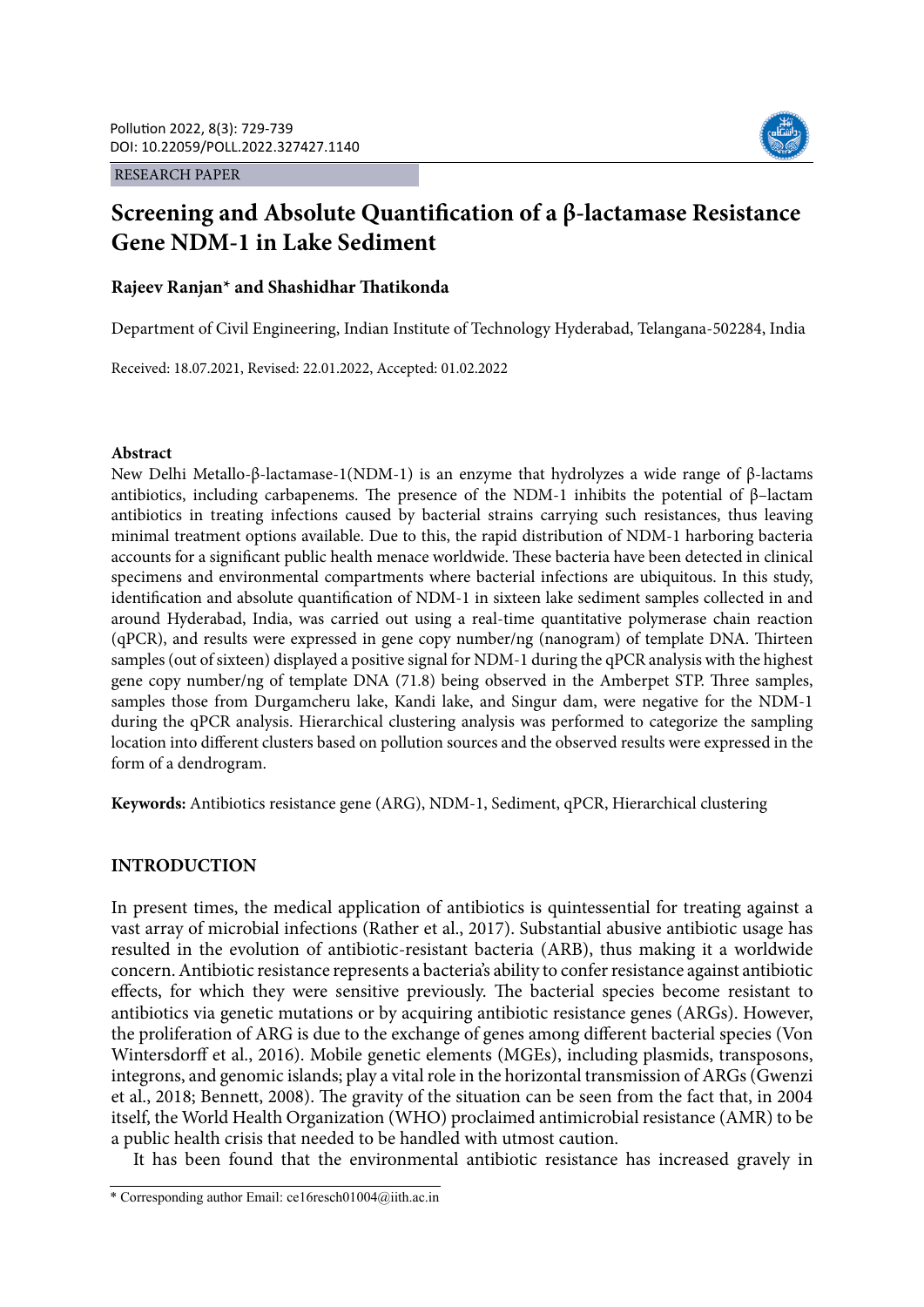India (Laxminarayan & Chaudhari, 2016). Lakes and rivers are being regarded as presumptive reservoirs of evolving contaminants (metals, drugs, ARGs) as they receive wastewaters comprising several contaminants that originate from different sources (Kummerer, 2004; Pote et al., 2008; Allen et al., 2010). In developing countries especially effluents from domestic wastewater and sewage, industries, hospitals, and urban/agricultural runoff signify a vital source of evolving contaminants (ARB, ARGs, metals) for the receiving environment. Effluents are released into the sewer systems, lakes, and rivers without the requisite degree of treatment, thus resulting in their accumulation in the sediments (Mwanamoki et al., 2014; Spindler et al., 2012; Devarajan et al., 2015a). Several pathogenic microorganisms, including bacteria, viruses, and protozoa, have been observed in contaminated surface waters and sediments (Haller et al., 2009; Mwanamoki et al., 2014). It has been observed that sediments may comprise 100–1000 times higher bacterial density than surface water (Pote et al., 2010). A high abundance of microorganisms has also been observed in lake sediments due to the accumulation of heavy metals, phosphorus, nitrogen, and organic matter. Lake can offer a unique record of anthropogenic and natural contaminants inflows into the aquatic environments (Ip et al., 2004; Roske et al., 2012). Lake sediment and water are two diverse habitats, with both playing specific functions in the aquatic ecosystems. The distinct roles ascribed to lake sediment and water may be accountable for the microbial diversity in lakes (Yang et al., 2016). Analysis of microbial determinants in sediments serves as a stable index for assessing long-term water quality risks (Haller et al., 2009; Mwanamoki et al., 2014; Pote et al., 2010; Devarajan et al., 2015b; Thevenon et al., 2012). The aquatic environment is regarded as a hotspot for the attainment and distribution of ARB. It exhibits greater susceptibility for human exposure to ARB and ARGs in lakes and rivers, thereby posing an additional health hazard (Chang et al., 2011).

Antibiotics contamination in the river and lake sediments results from improper waste effluent disposal by the drug manufacturing units, domestic households, wastewater treatment plants, animal husbandry units, and runoffs from agriculture (Jurado et al., 2012; Gothwal & Shashidhar, 2015). The residues of antibiotics used in aquaculture and the discharge of effluents from the pharmaceutical industry are often deposited as sediments in the rivers and lakes. These antibiotics and effluents exert selection pressure on the sediments' flora and fauna, resulting in ARB growth (Kümmerer, 2009; Czekalski et al., 2014). Thus, the study of the sediments offers an opportunity to address the existence of ARB/ARGs, the potential impact of the resistant bacterial strains emerging from wastewaters, and its transmission to the freshwater microbial community. Hyderabad accounts for approximately one-fifth of India's pharmaceutical exports and is considered India's bulk drug capital. Pharmaceutical effluents are considered a source of severe water pollution in the surrounding areas, especially in recent times. Rapid contamination of waterways and agricultural lands was found to be a crucial factor for propagating ARB and ARG in the environment based on the ground inspection of southern Indian states of Andhra Pradesh and Telangana in early 2016. It establishes a link between pollution contributing manufacturers and large global drug companies' trades, and indicates the urgency for emphasizing, establishing, and implementing a robust environmental standard at an early stage of the logistics network chain. Hyderabad is under imminent threat from toxic industrial effluents, and active pharmaceutical ingredient (API) loaded waste disposed of in its lakes, rivers, fields, and groundwater.

NDM-1 is an enzyme that hydrolyzes a broad range of β-lactams antibiotics, including carbapenems (Khan et al., 2017). The rapid dissemination of NDM-1 harboring bacteria accounts for a significant public health menace worldwide (Berrazeg et al., 2014). NDM-1 harboring bacteria have been detected in clinical specimens (Perry et al., 2011; Islam et al. 2012 & 2014) and aquatic environments where bacterial infections are ubiquitous. The study conducted by Walsh et al., 2011 and Toleman et al., 2012 revealed the presence of the NDM-1 producing bacteria in contaminated surface water and drinking water. The NDM-1 gene is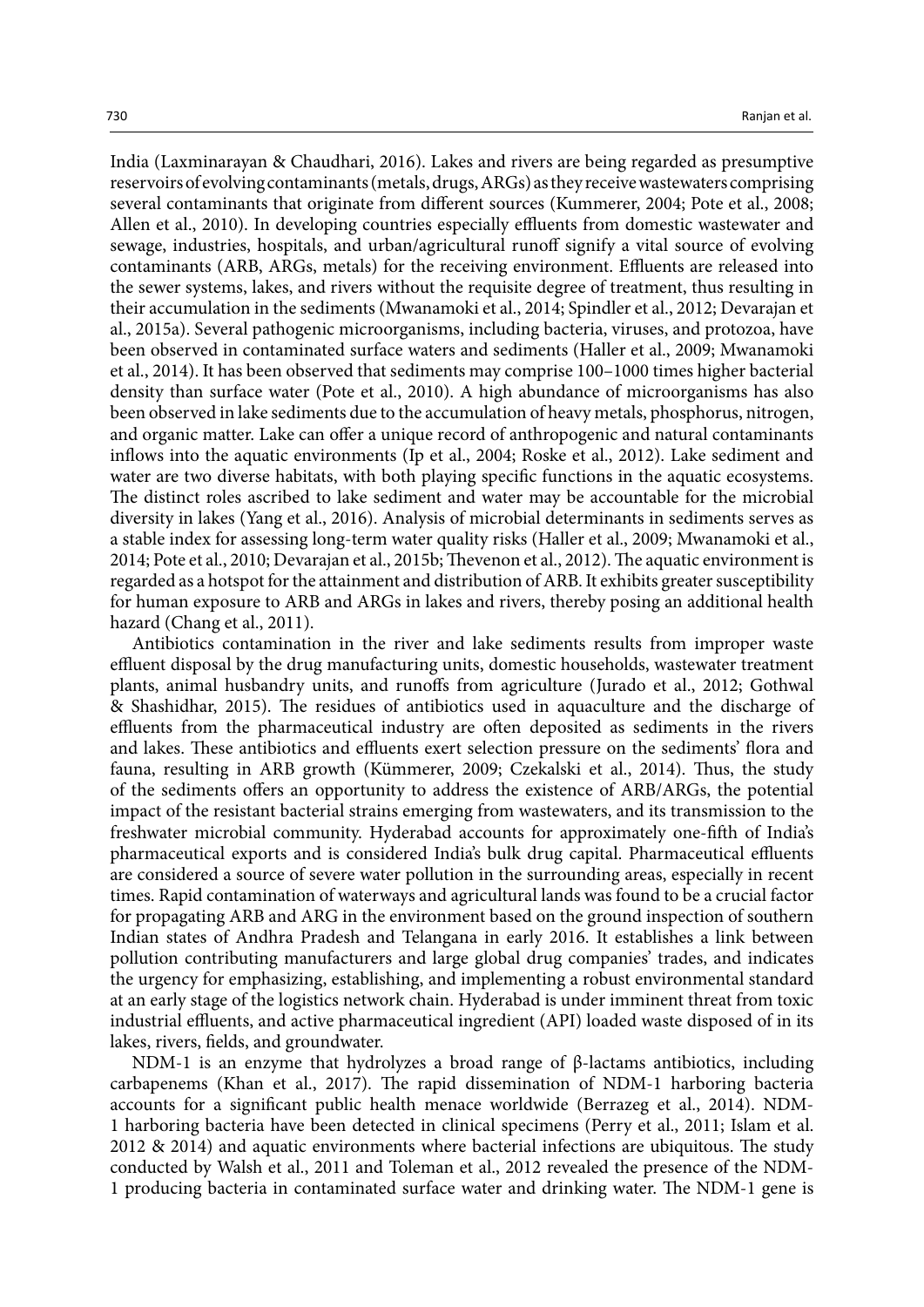found on self-transmittable plasmids that carry many other ARGs (Walsh & Toleman, 2011). The extensive usage of antibiotics in humans and veterinary medicine and their discharge into the aquatic environment hasten the growth, selection, and horizontal transmission of ARGs in a particular bacterial community (Andersson & Hughes, 2014). In recent times, India has observed a significant rise in antibiotic resistance in clinics, especially with the development of NDM-1 carrying superbug (Kumarsamy et al., 2010). The newly discovered NDM-1 enzyme exhibited resistance via hindering a more extensive array of antibiotics in the beta-lactam group (Martínez-Martínez & González-López, 2014). The study was conducted to evaluate the environmental prevalence and dissemination of the NDM-1 gene in lakes and river sediment and sludge from a sewage treatment plant (STP) in and around Hyderabad using a real-time qPCR to understand the distribution of the NDM-1 gene among sampling locations.

#### **MATERIAL AND METHODS**

The DMS coordinates of the study area (Hyderabad, Telangana, India) are 17° 23' 13.7040" N and 78° 29' 30.0624" E surrounding Hyderabad. The temperature of the region usually ranges from 11.60℃ to 40.50℃, and it witnesses an average annual rainfall of 73.55 cm. Hyderabad is situated on the Deccan Plateau of South India at an altitude of 542 meters and inhabits 625 square kilometres along the banks of the Musi River. Sixteen sediment samples were collected in the first week of January 2019 from geographically distinct lakes and rivers in and around Hyderabad (Fig.1). At each sampling location (50-200 m on both banks of the identified lakes and river), approximately 100 gram of surface sediment (0-5 cm depth) was collected using sterile falcon tube (Zhang et al., 2019). Samples thus collected were transferred to the laboratory in ice-packed containers and kept at 4 °C for DNA isolation.

Isolation of DNA from lake sediment was achieved within 48 hrs of sample collection using the soil DNA isolation kit--NucleoSpin® by Macherey-Nagel GmbH & Co. K.G. and stored at -20℃ for qPCR assay. The study employed Eon™ Microplate Spectrophotometer (BioTek Instruments, Inc., USA) to estimate the purity and concentration of extracted DNA.

The primer used in the analysis was designed using reference nucleotide sequences for NDM-1 in GenBank under accession number FN396876.1 (*Klebsiella pneumoniae* plasmid pKpANDM-1 sequence carrying new Metallo-beta-lactamase gene blaNDM-1, isolate KP-05-



**Fig 1.** Sampling sites surrounding Hyderabad city, India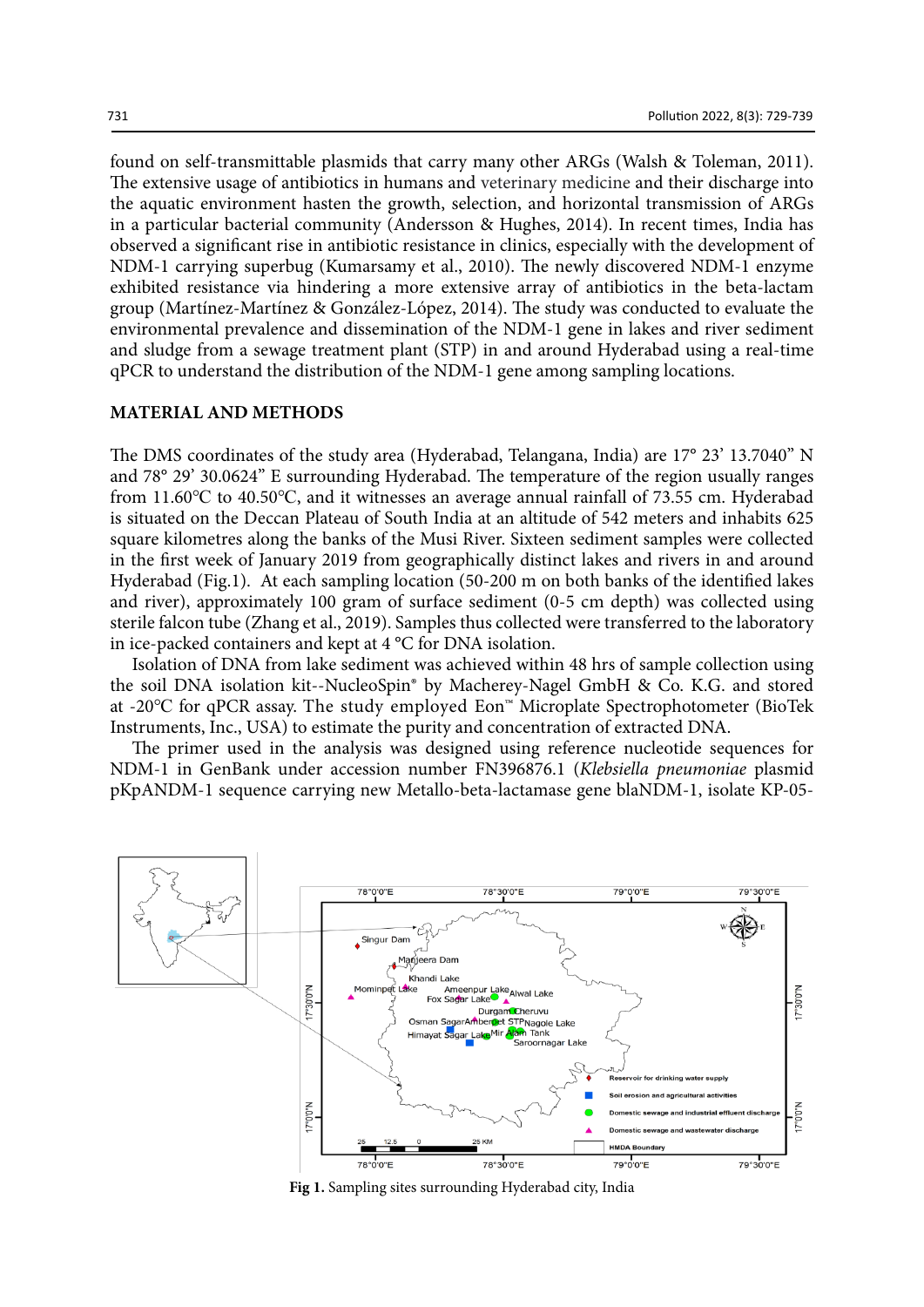506). Primer-BLAST was performed to design specific primer pairs on the target sequence, and then commercially synthesized by Eurofins Genomics India Pvt. Ltd**.** The designed primer sequence comprised of forward primer sequence 5′- GTACTGGCGTAACCCTTCACA -3′ and reverse primer sequence 5′- CATTCATGGCGGGCAGGATAA -3′ which were used for amplifying a 121 base pair sequence during qPCR. Primer-BLAST was employed to verify the designed primer's selectivity on the National Center for Biotechnology Information (NCBI) database (http://www.ncbi.nlm.nih.gov). BLASTN analysis of designed primers for a real-time qPCR assay exhibited a 100% homogeneity in-silico with the NDM-1 encoding gene.

Assays involving a real-time qPCR optimization were conducted using a real-time qPCR system CFX-96 of Bio-rad Laboratories (India) Private Limited using SYBR green chemistry. Protocols followed were as per T.B. Green™ Premix Ex Taq ™ (Tli RNaseH Plus) purchased from DSS Takara Bio India Private Ltd. 1 μL (microliter) undiluted final DNA extracts were used in triplicate during the experiment. All reactions carried out for analysis comprised of a reaction mixture of 10 μL per well, prepared via different components in definite proportions. The final volume of reaction mixture comprised of 4.2 μL of template DNA, 21 μL of Sybrgreen Master Mix, 0.8 μL of 10 μM (micromolar) Forward primer, 0.8 μL of 10 μM Reverse primer, and 15.1 μL of PCR Grade Water. The plate setup for each reaction comprised of an unknown sample in triplicate, a negative control (NC) and a no template control (NTC) in duplicate and five known standards of NDM-1 [100 pg (pictogram)/ $\mu$ L, 10 pg/ $\mu$ L, 1 pg/ $\mu$ L, 100 fg (femtogram)/ $\mu$ L and 10 fg/μL]. The optimal cycling protocol consisted of one initial cycle of denaturation and polymerase activation step at 95°C for 30 secs. It was further, followed by 40 cycles of denaturation at 95°C for 5 secs, 40 cycles of annealing at 60°C for 30 secs, strand extension at 72°C for 30 secs and 1 cycle of melt curve from 65 -95°C, with 0.2°C increments at 10 secs/step. The standards of NDM-1 were synthesized commercially by Bioartis Life Sciences Private Limited, Hyderabad, using known quantities of cloned target genes.

Hierarchical clustering was conducted using Ward's linkage method followed by Euclidean distance measurements in order to group sampling locations in clusters based on their similarity. Shapiro-Wilk test was performed using R software to correlate the NDM-1 gene copies distribution among sampling locations (Chen et al., 2019).

## **RESULTS AND DISCUSSION**

The system evaluated several lakes and river sediment with possible NDM-1 bearing strains from 16 different geographic origins, using a real-time qPCR system CFX-96, Bio-Rad. Amplification and quantification were performed by running the unknown samples in triplicate with the known standards of NDM-1with the results being expressed in gene copy number/ng of template DNA. Data analysis and gene copy number calculation was accomplished using CFX maestro software provided along with the real-time qPCR system CFX-96 thermal cycler, the results have been summarized in Table 1.

In this study, among the sixteen collected samples, thirteen samples were detected positive for the NDM-1gene, while three samples tested negative during the qPCR analysis. The Cq values of analyzed samples were found to be varying from 30 to 35 for positive amplification of the NDM-1 gene. The cut-off cycle threshold value was determined as 35 for positive amplification, and the optimal number of amplification cycles fixed at 40 for the qPCR assay. The signal obtained above 35 was considered non-specific for any test sample. Repeated run in triplicates with the standards of the NDM-1 gene showed a significant coefficient of correlation  $(r^2)$  value varying between 0.92 and 1 while the reaction efficiency varied between 90.4 to 109.9 %. During the qPCR analysis, the standard curve technique was used to evaluate the number of gene copies of the NDM-1 gene/nanogram of template DNA in test samples.

Hierarchical Clustering Analysis was carried out in order to categorize samples based on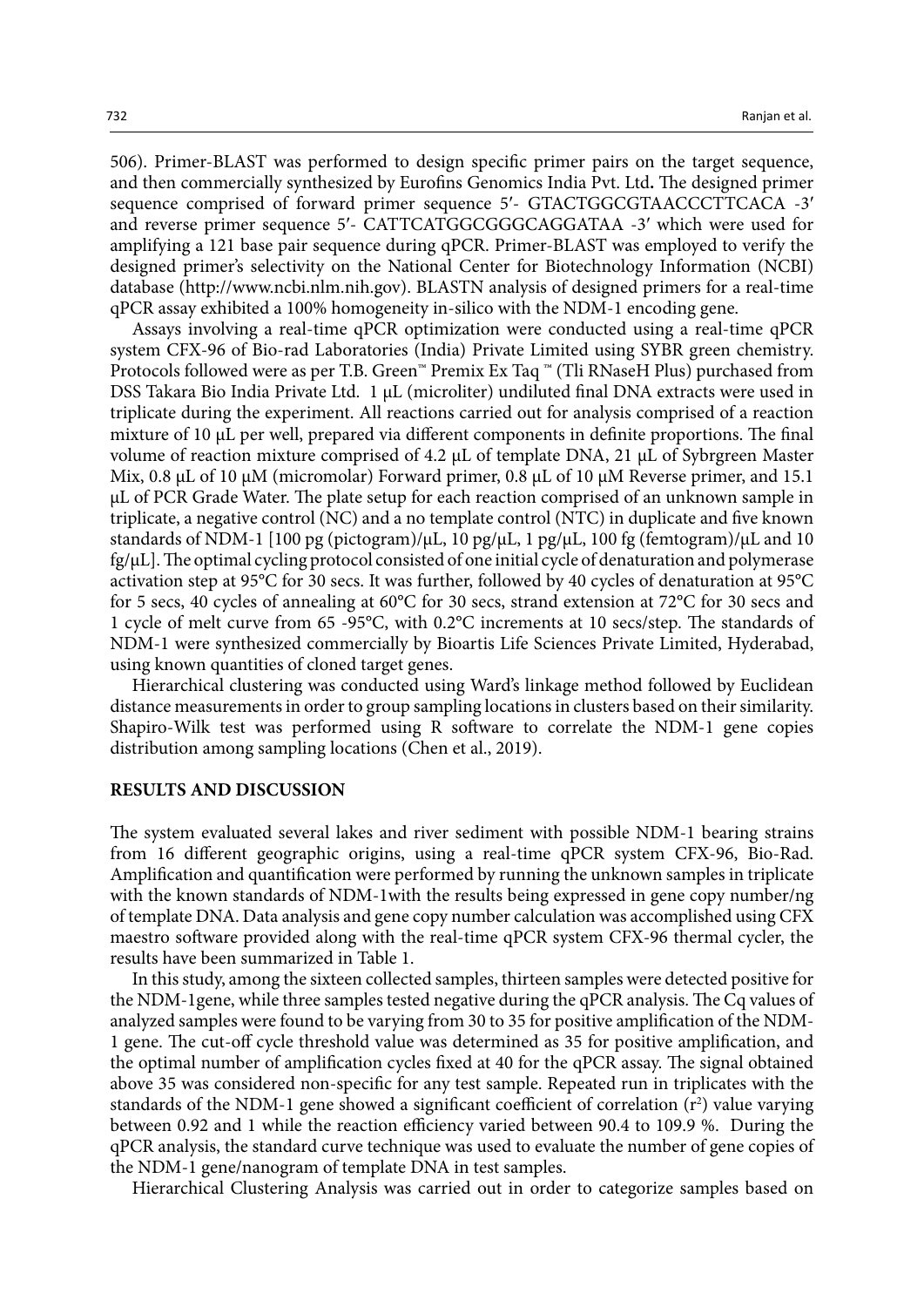| S.No.            | <b>Sampling locations</b>     | Quantification<br>Cycle (Cq) | Coefficient of<br>Determination $(r^2)$ | Efficiency<br>(%) | Gene copy<br>number/ng of<br>template DNA |
|------------------|-------------------------------|------------------------------|-----------------------------------------|-------------------|-------------------------------------------|
| S <sub>1</sub>   | Alwal lake                    | $32.43 \pm 0.33$             | 0.979                                   | 90.4              | 62.41                                     |
| S <sub>2</sub>   | Amberpet STP                  | 34.17±0.088                  | 0.981                                   | 98                | 71.08                                     |
| S <sub>3</sub>   | Ameenpur lake                 | 30.80±0.449                  | 0.969                                   | 92.6              | 44.25                                     |
| S4               | Durgamcheru lake              |                              |                                         |                   |                                           |
| S5               | Fox Sagar lake                | 34.21±0.240                  | 0.953                                   | 109.9             | 16.80                                     |
| S6               | Himayat Sagar lake            | 31.30±0.986                  | 0.940                                   | 108.8             | 4.00                                      |
| S7               | Hussain Sagar lake            | 32.26±0.399                  | 0.984                                   | 109.9             | 4.30                                      |
| S8               | Kandi lake                    |                              |                                         |                   |                                           |
| S <sub>9</sub>   | Downstream of Manjeera<br>dam | 30.36±0.193                  | 0.994                                   | 90.6              | 46.02                                     |
| S <sub>10</sub>  | Mir Alam Tank lake            | 31.17±0.516                  | 0.994                                   | 93.3              | 11.90                                     |
| S <sub>11</sub>  | Mominpet lake                 | 31.69±0.500                  | 0.945                                   | 105.3             | 4.15                                      |
| S <sub>12</sub>  | Nagole lake                   | 32.20±0.016                  | 1.000                                   | 97.6              | 22.19                                     |
| S <sub>1</sub> 3 | Osman Sagar lake              | 30.96±0.199                  | 0.999                                   | 100.4             | 66.57                                     |
| S <sub>14</sub>  | Safilguda lake                | 30.36±0.176                  | 0.998                                   | 90.4              | 67.58                                     |
| S15              | Saroor Sagar lake             | 33.65±0.171                  | 0.921                                   | 107.5             | 3.34                                      |
| S <sub>16</sub>  | Downstream of Singur<br>dam   |                              |                                         |                   |                                           |

| <b>Table 1.</b> Absolute quantification of NDM-1 in sediment DNA collected from different lakes, dams, and STP in |  |
|-------------------------------------------------------------------------------------------------------------------|--|
| and around Hyderabad                                                                                              |  |

Dendrogram using Average Linkage (Between Groups)



Fig.2: Dendrogram obtained by cluster analysis **Fig 2.** Dendrogram obtained by cluster analysis

their pollution sources. Ward's linkage method followed by Euclidean distance measurements was used to categorize data into four clusters. The clusters obtained in the dendrogram by cluster analysis (Fig. 2) employ different characteristic peaks considered clustering variables, referring to lake sediment samples (S1-S16) from different geographically distinct water bodies. The dendrogram implemented a single-linkage rescaled distance cluster. There were four clusters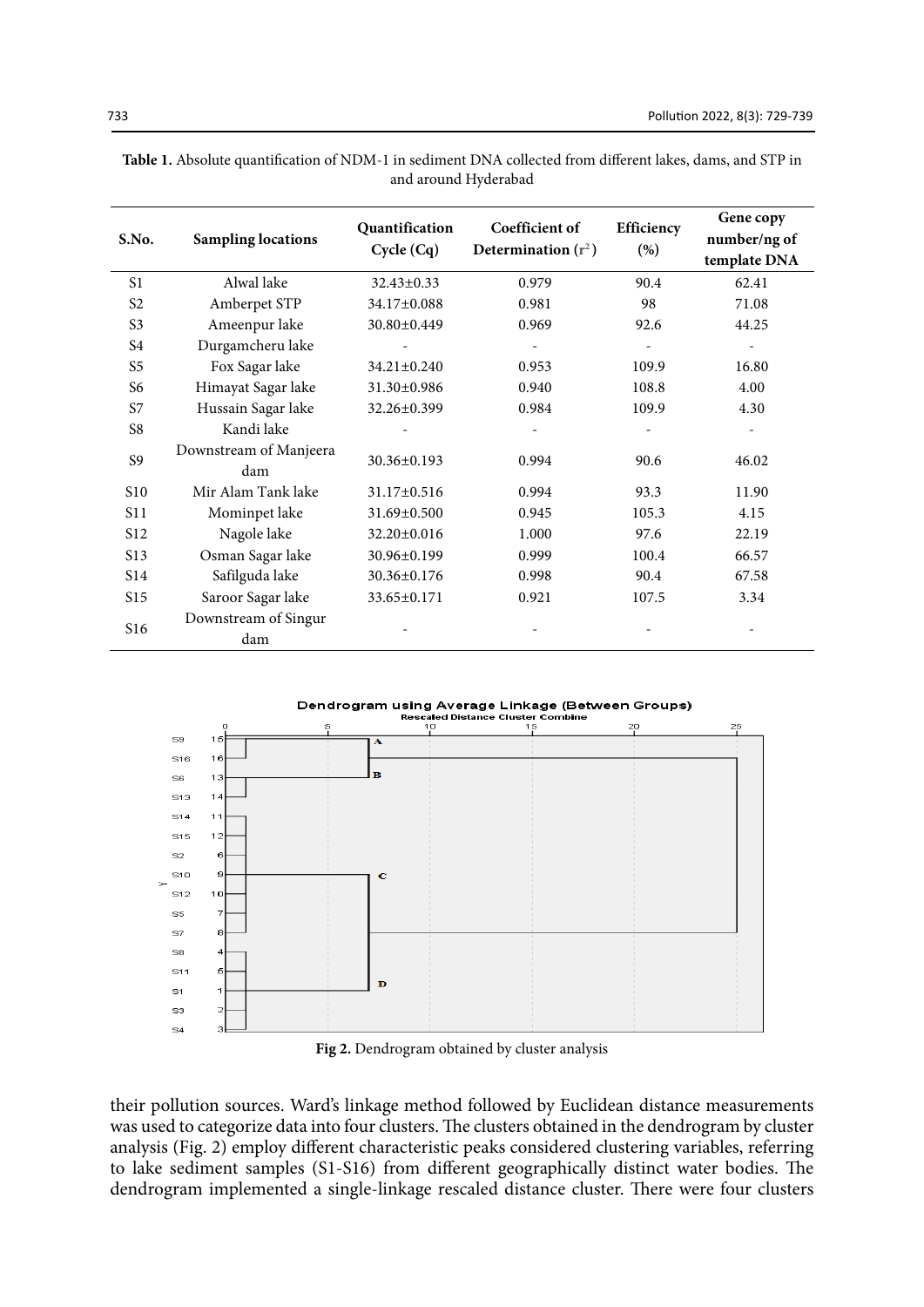herein after referred to as A, B, C, and D involving sixteen common constituents. The rescaled distance cluster performed based on pollution sources impacting NDM-1 in the dendrogram (Fig2) identified Cluster A's sediment samples which comprises of water bodies (S9 and S16) that were being used as reservoirs for drinking water supply. It may be noted that both the Manjeera dam (S9) and Singur dam (S16) were built on the river Manjeera and water from them is being used for irrigation, hydropower generation, and drinking water supply to Hyderabad city. Cluster B comprises sub-clusters involving Himayat Sagar (S6) and Osman Sagar (S13) since both these lakes are close to and parallel to each other.

Both Himayat Sagar (S6) and Osman Sagar (S13) lakes were constructed on the Musi River to provide supplementary drinking water supply to Hyderabad and to protect the city against floods. Rapid population growth, use of fertilizers in agriculture, and various anthropogenic activities however severely deteriorated the lake's water quality. Thus, S6 and S13 sediment samples showed eroded soil from soil erosion and runoffs from agricultural activities. Cluster C, which includes Amberpet STP (S2), Fox Sagar lake (S5), Hussain Sagar lake (S7), Mir Alam tank (S10), Nagole lake (S12), Safilguda lake (S14), and Saroor Sagar lake (S15), was found to be polluted due to domestic sewage and industrial effluents discharge. Amberpet STP (S2) is the largest STP in the country based on Up-flow Anaerobic Sludge Blanket (UASB) process. It receives combined discharge from both domestic sewage and industrial effluents. Fox Sagar lake (S5) is supposed to be the second most polluted lake in Hyderabad, due to the discharge of pollutants from nearby industrial and residential areas which has resulted in, a drastic and visible deterioration in the lake's water quality.

Hussain Sagar lake (S7) is regarded as the largest lake in Hyderabad. Over the past few decades, it has become increasingly contaminated due to the constant discharge of domestic sewage and untreated industrial effluents. The accumulation of pollutants in lake sediments are today a potential pollution threat to the surrounding groundwater. Mir Alam Tank lake (S10), located to the south of the Musi river, was constructed mainly to fulfill the water demand of Hyderabad and its industrial areas. Nagole lake (S12) is located east of Hyderabad city on the Inner Ring Road and the Northern bank of the Musi river. It receives much of the sewage from the nearby industrial areas, and Hussian Sagar lake. Safilguda lake (S14) is located in a residential suburb in Hyderabad. Its water quality has declined due to inflow of agricultural pesticides and untreated industrial and domestic sewage discharge. Saroor Sagar lake (S15) is one of the significant water bodies in Hyderabad and was constructed for agricultural and drinking purposes. The inflow of solid waste, domestic sewage, and untreated industrial effluents into the lake's catchment area has led to a severe accumulation of pollutants. Cluster D consisting of Alwal lake (S1), Ameenpur lake (S3), Durgamcheru lake (S3), Kandi lake (S8), and Mominpet lake (S11) was also found to be polluted due to domestic sewage and wastewater discharge. Alwal Lake (S1) is an



Fig 3. Quantile-Quantile (Q-Q) plot showing distribution of the NDM-1 gene copies among **Fig 3.** Quantile-Quantile (Q-Q) plot showing distribution of the NDM-1 gene copies among sampling locations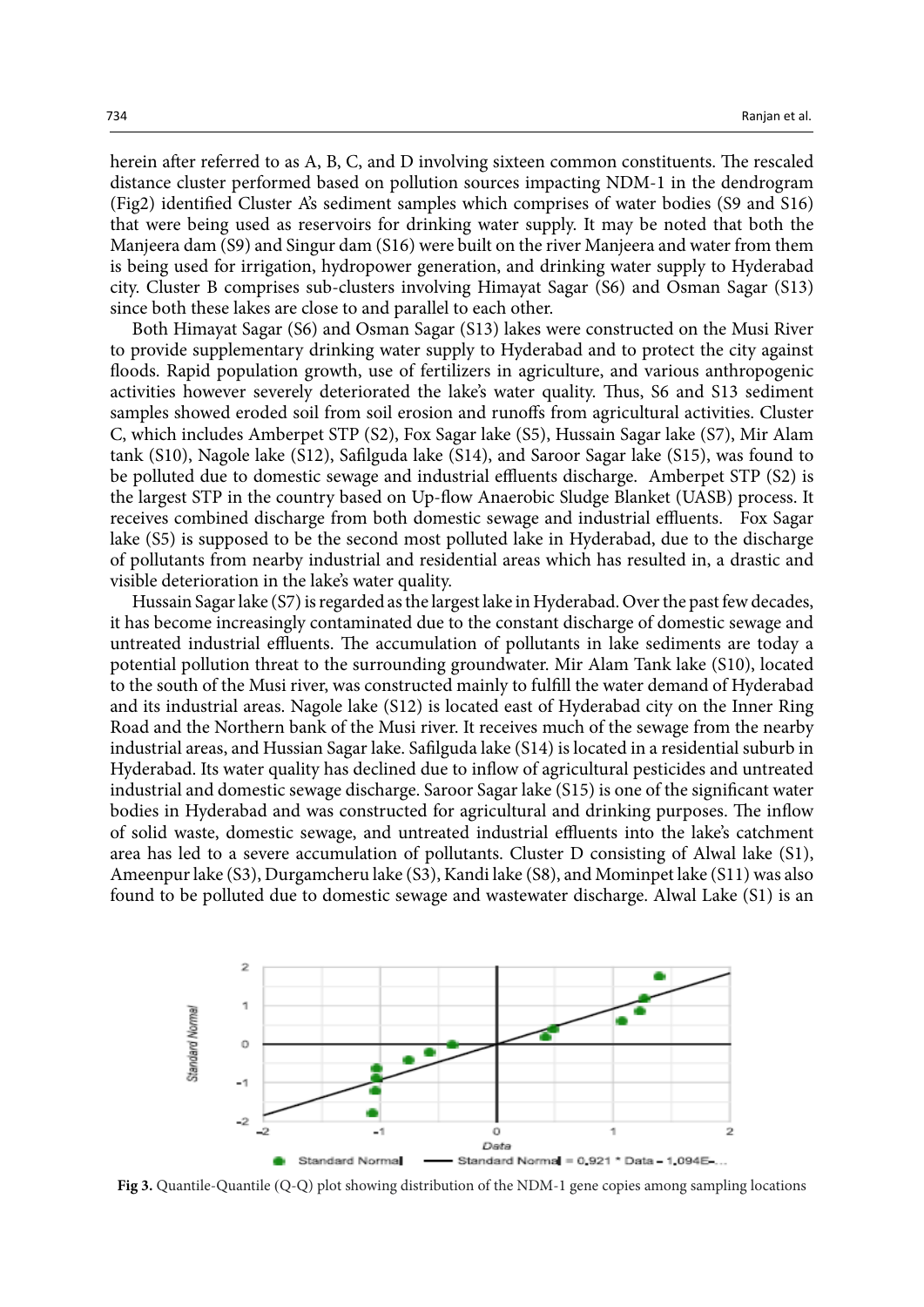artificial lake in the vicinity of Hyderabad, it was found to be polluted due to garbage dumping and domestic sewage discharge from surrounding areas. Ameenpur Lake (S3) is an artificial lake located on the north-western fringes of Hyderabad. It lies amid an urban sprawl, surrounded by villages and modern apartments, and receives domestic sewage discharge from the surrounding areas. Durgamcheru lake (S3) is referred to as a secret lake; it however been recorded with a low biological oxygen demand due to effluent discharge from commercial complexes and residential buildings. As can be observed from the dendrogram, Clusters A and B lie close to each other. Clusters C and D lie close each other but are away from clusters A and B.

Shapiro-Wilk test was performed using R software to correlate distribution of NDM-1 gene copies among the sampling locations. The variation in the distribution of gene copies number of the NDM-1 gene among sampling locations is large enough to be statistically significant [significance level ( $\alpha$ ) = 0.05, probability value (p-value) = 0.022]. Since p-value <  $\alpha$ , it is assumed that the gene copies number is not normally distributed (Fig. 3).

Among the sixteen sediment samples tested, NDM-1 genes were observed in thirteen samples while the remaining three samples namely, Durgamcheru lake (S4), Kandi lake (S8), and downstream of Singur dam (S16), tested negative for NDM-1. Among the sediment samples that tested positive, the highest gene copy number was detected in Amberpet STP sludge (71.08). It was observed that the combined discharge of domestic sewage and industrial effluents contributed to a significant pollution level in this sampling location. STPs are considered an abundant source of ARGs and a hotspot for their release into the environment (LaPara et al., 2011; Chen et al., 2016). The increasing effluent disposal is, in fact, due to Hyderabad's position as a leading bulk drug producers (40% of the national production) and exporter (about 50% of drugs produced is exported), thus making it the hub for pharmaceutical companies (Lübbert et al., 2017). The observed gene copy number from Amberpet STP indicates that ever since the induction of Patancheru–Amberpet pipeline, there has been a gradual deterioration of the quality of the local river. Besides, the river also serves as a carrier of ARGs flowing through almost 100 villages from its drainage basin, making it more pernicious to public health (Lübbert et al., 2017).

A significant variation in the distribution of the gene copies number of NDM-1 gene was observed among sampling locations. A low to high variation in the distribution of the NDM-1 gene in lake sediment among sampling locations might be due to several factors, including microbial diversity, season and conductivity, pH, metals, and moisture (Eramo et al., 2020). Other factors that could be vital for hastening the NDM-1 sediment loading include the concentrations of absorbed antibiotics, nutrients exchange rate, sediment age, and selection



**Fig 4.** Gene copy number distribution among sediment samples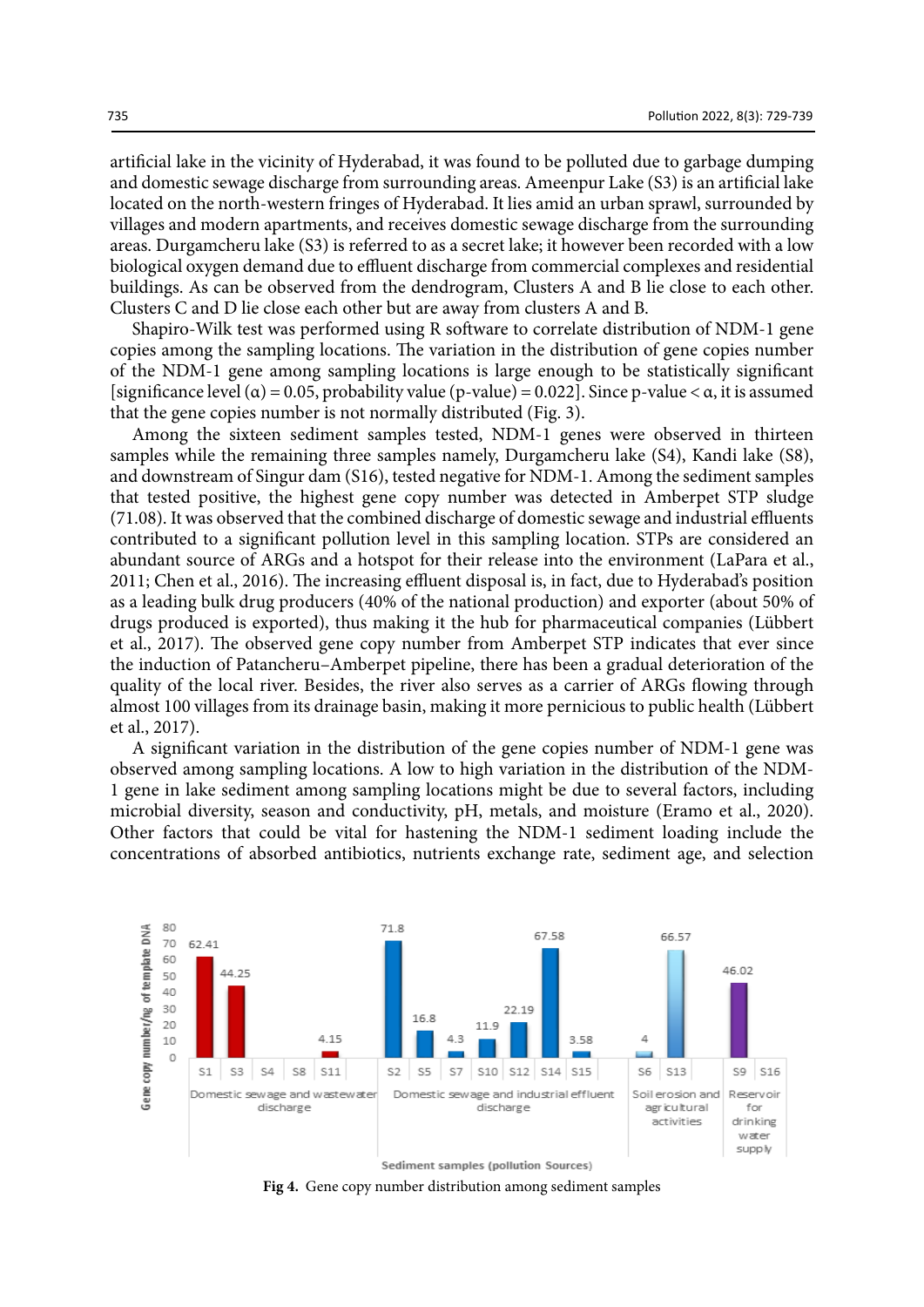factors in the sediment's mobile bed (Eramo et al. 2020). Sampling locations (S4, S8, and S16) were tested negative for NDM-1 due to the absence of the beta-lactamase gene. In contrast, sampling locations (S6, S7, and S11) exhibited a low gene copy number due to a small concentration of the beta-lactamase gene (Fig. 4). The small concentration may be because ARG annotations are primarily governed by amphenicol, macrolide, tetracycline, sulfonamide, and fluoroquinolone resistance genes in an anthropogenically impacted lake and river sediment (Eramo et al., 2020).

In Hyderabad, waters of several rivers and lakes were found to contain a broader range of pollutants which elicit AMR in microorganisms. AMR is attributed primarily to the rapid increase in antibiotic usage identified in aquaculture and intensive farming activities besides pharmaceutical treatment and wastewater treatment plants (Bengtsson-Palme et al., 2014).

The increasing ARG prevalence was observed among Indian sediment samples derived from sampling sites. The local drug manufacturers probably reflect that emissions of a higher degree of antibiotics in these regions are more likely attributed to ARG dissemination in nearby environments (Flach et al., 2015). In the present study, qPCR analysis of sediment samples from different sampling locations revealed the presence of the NDM-1 gene from lakes and rivers, indicating augmentation of resistant bacterial strains in the effluent-laden environment. The finding obtained was supported by the investigation conducted by Lübbert et al. 2017, which revealed that there was a rapid distribution of β-lactamase and carbapenems producing pathogens among 24 different sampling locations in Hyderabad. The abundance of ARGs in drinking water supplies and reservoirs has posed significant public health concerns in recent times. The conducted work provides the first insight into the NDM-I gene's occurrence in the reservoir used as a drinking water supply (Manjeera dam). The prevalence of ARG in drinking water sediments is due to conventional water treatment such as sedimentation and sand filtration (Pei et al. 2007). Pollutants from industrial effluent discharge traced in nearby lake sediments exhibited a more significant impact since the observed copy number of NDM-1 in the Safilguda lake and Nagole lake were significantly higher. Similar results exhibited in the study conducted by Bielen et al., 2017 showed effluent discharge from two manufacturing sites comprised of higher concentration ranges of antibiotics resulting in a more significant proportion of culturable ARB in the aquatic environment. For instance, the aquatic environment, which remains the essential life support for floral and faunal sustenance, has been devastated due to human-made pollution caused by domestic, agricultural, and industrial activities (Rashmi et al., 2017).

### **CONCLUSION**

The study applied the real-time qPCR for the detection of the NDM-1 gene in river and lake sediments. Of the tested samples, Durgamcheru lake, Kandi lake, and Singur dam showed a negative signal for the NDM-1 during qPCR analysis. The highest gene copy number/ng of template DNA was observed in the Amberpet STP (71.8). The proliferation of the NDM-1 gene among disease-causing bacteria led to the emergence of multi-drug resistant genes resistant to all current-generation antibiotics. NDM-1 producers in samples collected from water bodies have significant inferences for people residing in the city and surrounding areas dependent on public water supply and sanitation amenities. The occurrence and rapid dissemination of carbapenems resistance caused by the NDM-1 gene worldwide is being monitored to circumvent any risk of an epidemic. Therefore, early identification of the NDM-1 gene harboring pathogens and preventing their spread must be carried out in any region.

### **GRANT SUPPORT DETAILS**

The present research has been financially supported by University Grant Commission (UGC), India [Grant No: UGC-Ref. No.: 24625/ (NET-DEC. 2013)].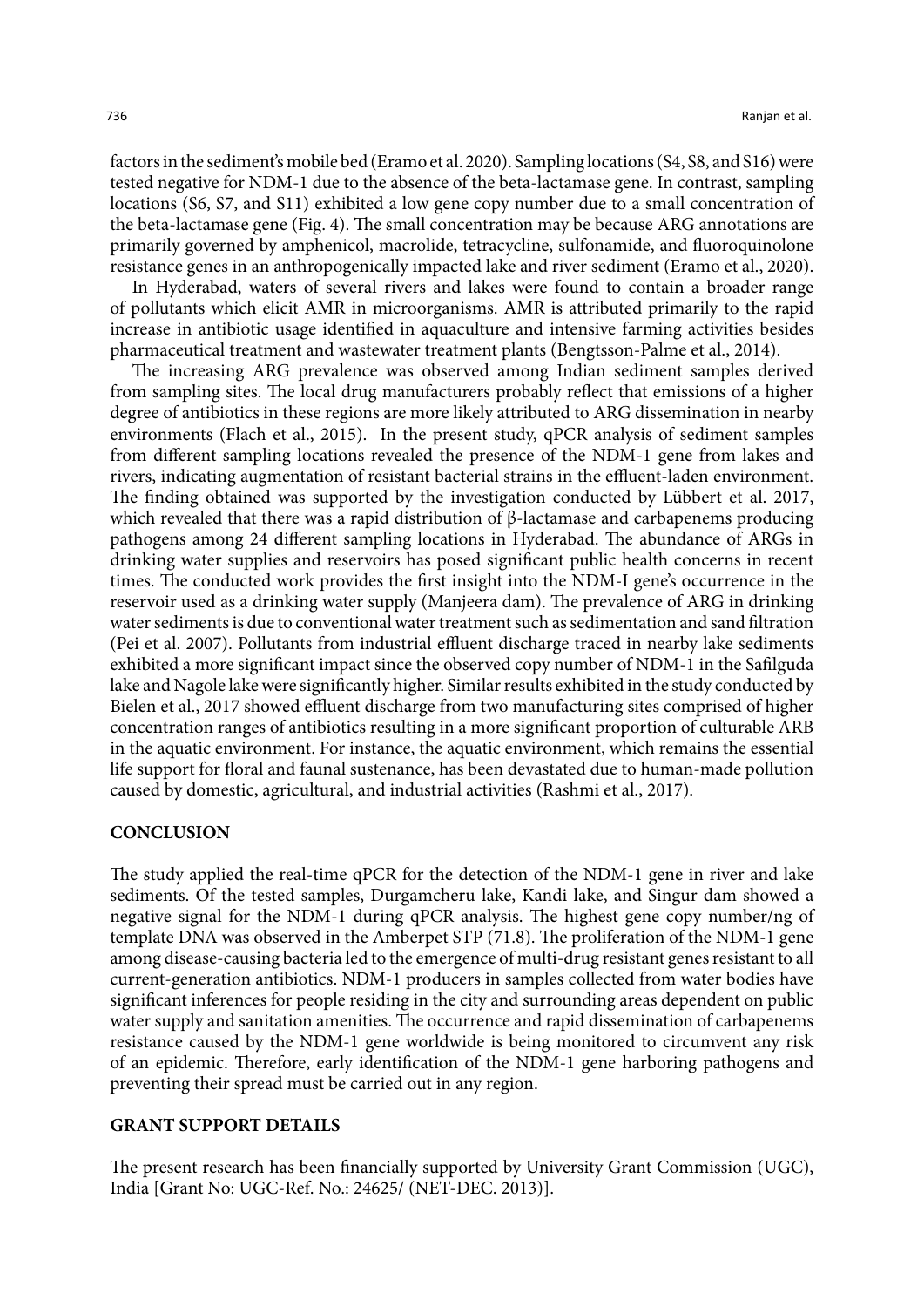## **CONFLICT OF INTEREST**

The authors declare that there is no conflict of interests regarding the publication of this manuscript. In addition, ethical issues, concerning plagiarism, informed consent, misconduct, data fabrication and/ or falsification, double publication and/or submission, and redundancy have been completely observed by the authors.

## **LIFE SCIENCE REPORTING**

No life science threat was practiced in this research.

#### **REFERENCES**

- Allen, H.K., Donato, J., Wang, H.H., Cloud-Hansen, K. A., Davies, J. and Handelsman, J. (2010). Call of the wild: antibiotic resistance genes in natural environments. Nature Reviews Microbiology, 8(4):251–259.
- Andersson, D. I. and Hughes D. (2014). Microbiological effects of sub-lethal levels of antibiotics. Nat Rev Microbiol 12:465– 478.
- Bengtsson-Palme, J., Boulund, F., Fick, J., Kristiansson, E. and Larsson, D. G. J. (2014). Shotgun metagenomics reveals a wide array of antibiotic resistance genes and mobile elements in a polluted lake in India. Front Microbiol., 5, 648.
- Bennett, P. M. (2008). Plasmid encoded antibiotic resistance: acquisition and transfer of antibiotic resistance genes in bacteria. British journal of pharmacology, 153(S1), S347-S357.
- Berrazeg, M., Diene, S., Medjahed, L., Parola, P., Drissi, M., Raoult, D. and Rolain, J. (2014). New Delhi Metallo-beta-lactamase around the world: an eReview using Google Maps. Euro Surveill., 19, 20809.
- Bielen, A., Šimatović, A., Kosić-Vukšić, J., Senta, I., Ahel, M., Babić, S., Jurina, T., González Plaza, J. J., Milaković, M. and Udiković-Kolić, N. (2017). Negative environmental impacts of antibioticcontaminated effluents from pharmaceutical industries. Water Res., 126, 79–87.
- Chang, H., Wan, Y., Wu, S., Fan, Z. and Hu, J. (2011). Occurrence of androgens and progestogens in wastewater treatment plants and receiving river waters: comparison to estrogens. Water Research, 45(2), 732-740.
- Chen, Q. L., An, X. L., Li, H., Su, J. Q., Ma, Y. B. and Zhu, Y. G. (2016). Long-term field application of sewage sludge increases the abundance of antibiotic resistance genes in soil. Environ Int., 92, 1-10.
- Chen, Y., Su, J-Q and Zhang, J., et al. (2019). High-throughput profiling of antibiotic resistance gene dynamic in a drinking water river-reservoir system. Water Research, 149, 179-189.
- Czekalski, N., Díez, E. G., and Bürgmann, H. (2014). Wastewater as a point source of antibiotic-resistance genes in the sediment of a freshwater lake. The ISME Journal, 8(7), 1381-1390.
- Devarajan, N., Laffite, A., Ngelikoto, P., Elongo, V., Prabakar, K. and Mubedi, J. I., et al. (2015a). Hospital and urban effluent waters as a source of accumulation of toxic metals in the sediment receiving system of the Cauvery River, Tiruchirappalli, Tamil Nadu, India. Environmental science and pollution research, 22, 12941-12950.
- Devarajan, N., Laffite, A., Graham, N. D., Meijer, M., Prabakar, K. and Mubedi, J. I., et al. (2015b). Accumulation of clinically relevant antibiotic-resistance genes, bacterial load, and metals in freshwater lake sediments in central Europe. Environ Sci Technol., 49(11), 6528–6537.
- Eramo, A.; Medina, W. R. M. and Fahrenfeld, N. L. (2020). Factors associated with elevated levels of antibiotic resistance genes in sewer sediments and wastewater. Environ. Sci.: Water Res. Technol.**,** 6**,** 1697-1710.
- Flach, C. F., Johnning, A., Nilsson, I., Smalla, K., Kristiansson, E. and Larsson, D. G. J. (2015). Isolation of novel Inc A/C and Inc N fluoroquinolone resistance plasmids from an antibiotic-polluted lake. J. Antimicrob. Chemother., 70, 2709–2717.
- Gothwal, R. and Shashidhar, T. (2015). Antibiotic pollution in the environment: a review. Clean–Soil, Air, Water, 43(4), 479-489.
- Gwenzi, W., Musiyiwa, K. and Mangori, L. (2018). Sources, behaviour, and health risks of antimicrobial resistance genes in wastewaters: A hotspot reservoir. Journal of Environmental Chemical Engineering,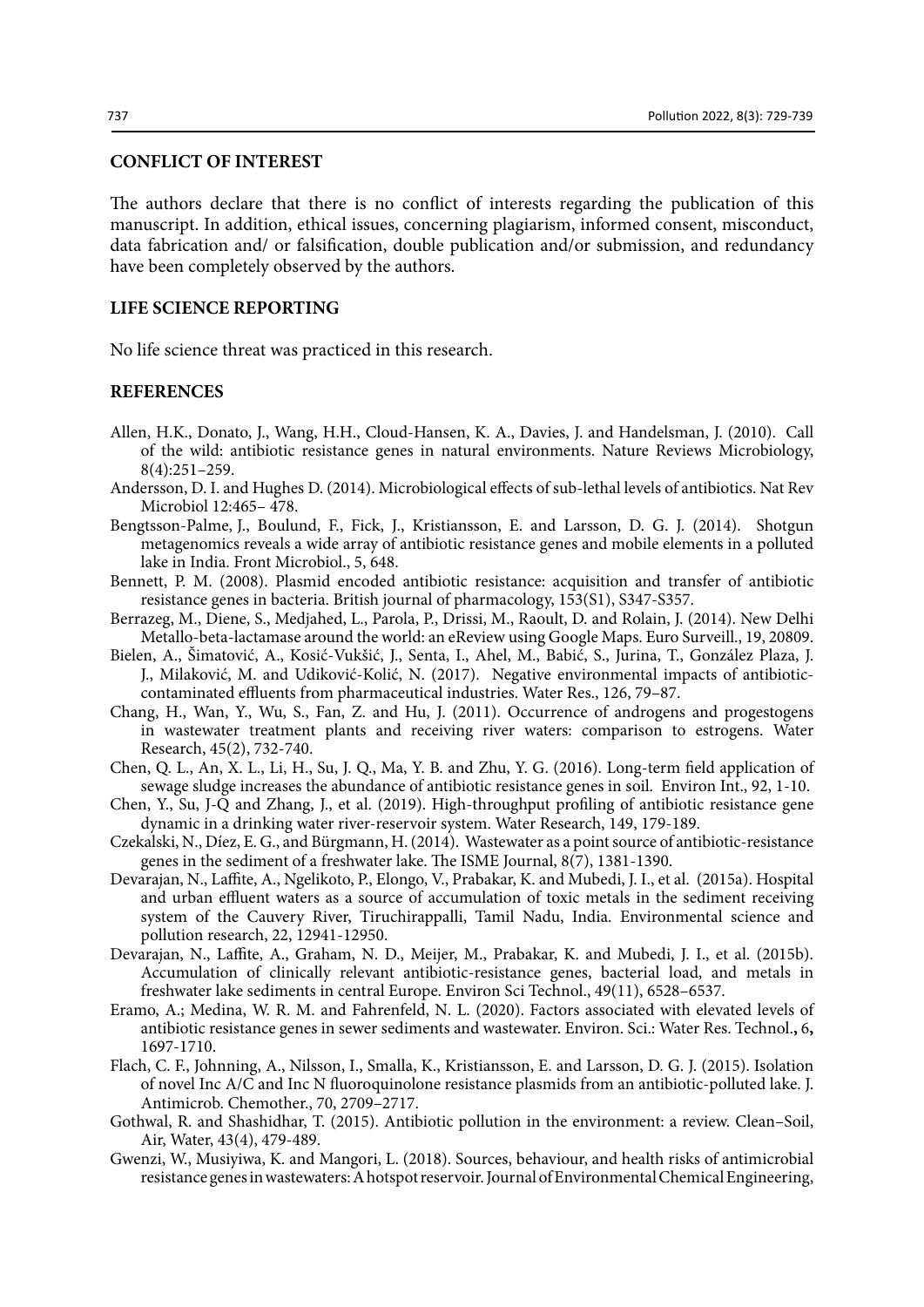102220.

- Haller, L., Pote, J., Loizeau, J.L., and Wildi, W. (2009). Distribution and survival of fecal indicator bacteria in the sediments of the Bay of Vidy, Lake Geneva, Switzerland. Ecol Indic., 9(3), 540–547.
- Ip, C. C. M., Li, X. D., Zhang, G. S., Farmer, J. G., Wai, O. W. H. and Li, Y. S. (2004). Over one hundred years of trace metal fluxes in the sediments of the Pearl River Estuary, South China. Environ Pollut., 132(1), 157–172.
- Islam, M. A., Talukdar, P. K., Hoque, A., Huq, M., Nabi, A., Ahmed, D., Talukder, K. A., Pietroni, M. A., Hays, J. P., Cravioto, A. and Endtz, H. P. (2012). Emergence of multidrug-resistant NDM-1 producing Gram-negative bacteria in Bangladesh. Eur J Clin Microbiol Infect Dis., 31, 2593–2600.
- Islam, M. A., Nabi, A., Rahman, M., Islam, M., Ahmed, D., Faruque, A. S., Hossain, A., van Belkum, A. and Endtz, H. P. (2014). Prevalence of fecal carriage of NDM-1- producing bacteria among patients with diarrhoea in Bangladesh. J Med Microbiol., 63, 620–622.
- Jurado, A., Vàzquez-Suñé, E., Carrera, J., López de Alda, M., Pujades, E. and Barceló, D. (2012). Emerging Organic Contaminants in Groundwater in Spain: A Review of Sources, Recent Occurrence, and Fate in a European Context. Sci. Total Environ., 440, 82–94.
- Khan, A.U., Maryam, L. and Zarrilli, R. (2017). Structure, Genetics, and Worldwide Spread of New Delhi Metallo-β-lactamase (NDM): a threat to public health. BMC Microbiol., 17**,** 101.
- Kummerer, K. (2004). Resistance in the environment. J Antimicrob Chemother. 54(2), 311–320.
- Kümmerer, K. (2009). The presence of pharmaceuticals in the environment due to human use–present knowledge and future challenges. Journal of environmental management, 90(8), 2354-2366.
- Kumarasamy, K. K., Toleman, M. A., Walsh, T. R., Bagaria, J., Butt, F. and Balakrishnan, R., et al. (2010). Emergence of a new antibiotic resistance mechanism in India, Pakistan, and the U.K.: a molecular, biological, and epidemiological study. Lancet Infect Dis., 10, 597–602.
- Lara, T. M., Burch, T.R., McNamar, P. J., Tan, D.T., Yan, M. and Eichmiller, J. J. (2011). Tertiary-Treated Municipal Wastewater is a Significant Point Source of Antibiotic Resistance Genes into Duluth-Superior Harbor. Environ Sci Technol., 45, 9543-9549.
- Laxminarayan, R. and Chaudhury, R. R. (2016). Antibiotic resistance in India: drivers and opportunities for action. PLOS Medicine, 13(3), e1001974.
- Lübbert, C., Baars, C., Dayakar, A., Lippmann, N., Rodloff, A. C., Kinzig, M. and Sörgel, F. (2017). Environmental pollution with antimicrobial agents from bulk drug manufacturing industries in Hyderabad, South India, is associated with the dissemination of extended-spectrum beta-lactamase and carbapenemase-producing pathogens. Infection, 45(4), 479-491.
- Martínez-Martínez, L. and González-López, J. J. (2014). Carbapenemases in Enterobacteriaceae: types and molecular epidemiology. Enfermedades infecciosas y microbiologia clinica, 32, 4-9.
- Mwanamoki, P.M., Devarajan, N., Thevenon, F., Atibu, E. K., Tshibanda, J.B. and Ngelinkoto, P., et al. (2014). Assessment of pathogenic bacteria in water and sediment from a water reservoir under tropical conditions (Lake MaVallee), Kinshasa Democratic Republic of Congo. Environmental monitoring and assessment,186(10), 6821–6830.
- Pei, R., Cha, J., Carlson, K. H. and Pruden, A. **(**2007). Response of antibiotic resistance genes (ARG) to biological treatment in dairy lagoon water. Environ. Sci. Technol., 41(14)**,** 5108-5113.
- Perry, J. D., Naqvi, S. H., Mirza, I. A., Alizai, S. A., Hussain, A., Ghirardi, S., Orenga, S., Wilkinson, K., Woodford, N., Zhang, J., Livermore, D. M., Abbasi, S. A. and Raza, M. W. (2011). Prevalence of fecal carriage of Enterobacteriaceae with NDM-1 carbapenemase at military hospitals in Pakistan, and evaluation of two chromogenic media. J Antimicrob Chemother., 66, 2288 –2294.
- Pote, J., Haller, L., Loizeau, J. L., Bravo, A.G., Sastre, V. and Wildi, W. (2008). Effects of a sewage treatment plant outlet pipe extension on the distribution of contaminants in the sediments of the Bay of Vidy, Lake Geneva, Switzerland. Bioresource Technol., 99(15), 7122–7131.
- Pote, J., Bravo, A. G., Mavingui, P., Ariztegui, D. and Wildi, W. (2010). Evaluation of quantitative recovery of bacterial cells and DNA from different lake sediments by Nycodenz density gradient centrifugation. Ecol Indic., 10(2), 234–240.
- Rashmi, H. B., Bharti, S. K., Gogoi, M., Devi, S., Ganguly, A. and Ganguly, S. (2017). Antibiotic Resistance: Role of Fruits and Vegetables in the Food Basket. Int. J. Pure App. Biosci., 5 (4), 169-173.
- Rather, I. A., Kim, B. C., Bajpai, V. K. and Park, Y. H. (2017). Self-medication and antibiotic resistance: Crisis, current challenges, and prevention. Saudi journal of biological sciences, 24(4), 808-812.
- Roske, K., Sachse, R., Scheerer, C. and Roske, I. (2012). Microbial diversity and composition of the sediment in the drinking water reservoir Saidenbach (Saxonia, Germany). Syst Appl Microbiol., 35,